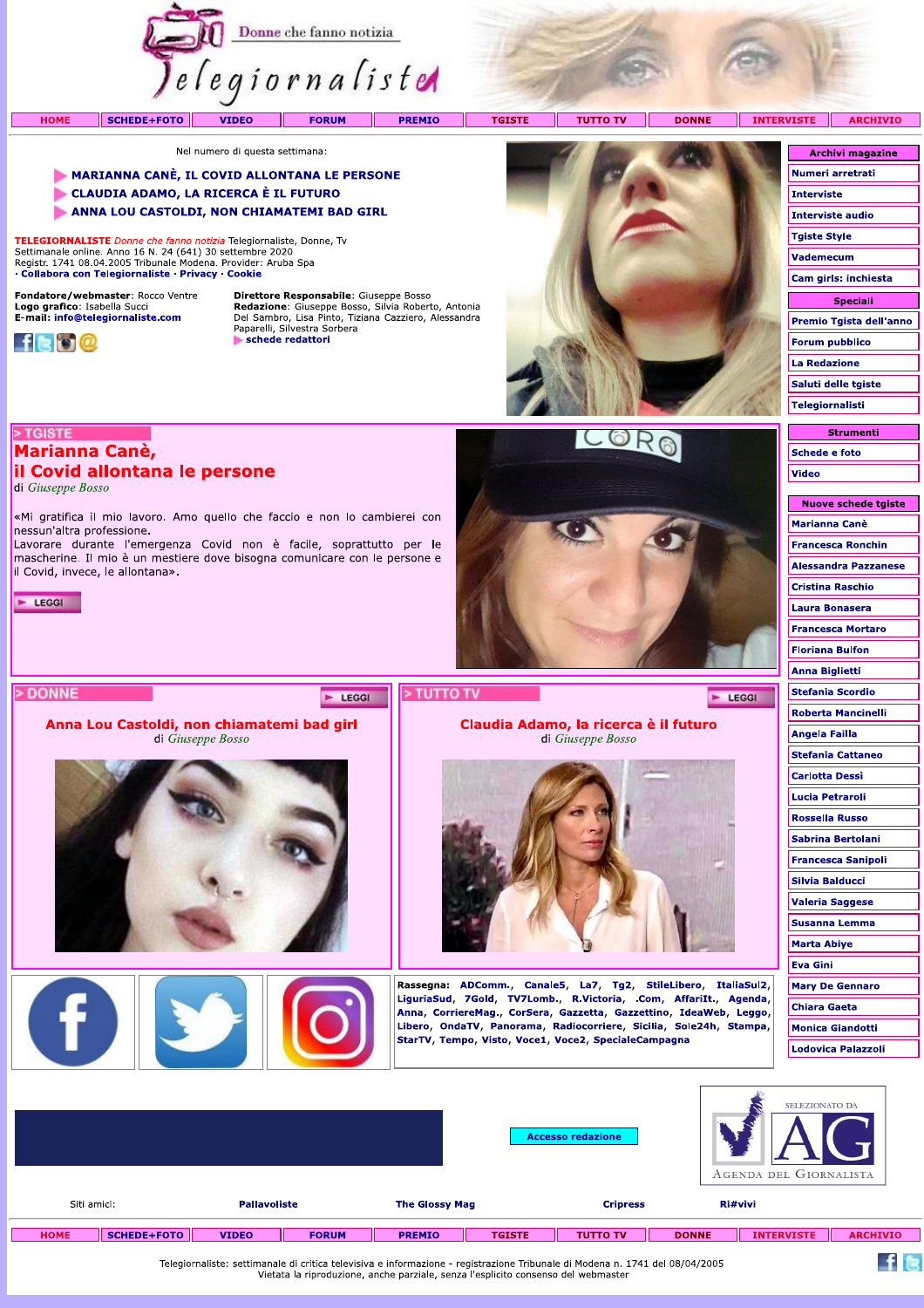

# $\boldsymbol{T}$ g $\boldsymbol{is}$ te  $\boldsymbol{a}$ pprofondimenti e notizie sul mondo delle telegiornaliste

## Marianna Canè, il Covid allontana le persone

di Giuseppe Bosso

Il desiderio di essere protagonista del mondo dell'informazione ha prevalso su tutto, anche su una promettente carriera di dottore commercialista. Marianna Canè, dopo uno stage alla Rai in Puglia, approda a Mediaset, dove si è alternata a varie trasmissioni del network, l'ultima delle quali per adesso! - è Fuori dal Coro, condotto da Mario Giordano.

## :<br>: Come sta vivendo, da giornalista e da cittadina, le incertezze che<br>: l'emergenza covid 19 ancora agitano il mondo?

«Lavorare durante l'emergenza Covid non è facile, soprattutto per le mascherine. Il mio è un mestiere dove bisogna comunicare con le persone e il Covid, invece, le allontana».

### Dopo l'estate che Italia sta ritrovando in queste prime settimane d'autunno?

«Un'Italia che ha voglia di ripartire e sono sicura che riuscirà a riprendersi da questa crisi improvvisa che ha travolto tutti».

### Quali sono state finora le esperienze che l'hanno maggiormente qratificata?

«Bella domanda. Penso sia molto difficile scegliere perché mi gratifica il mio lavoro. Amo quello che faccio e non lo cambierei con nessun'altra professione».

### Su twitter si presenta così: tre grandi passioni, economia, Giappone, giornalismo; è riuscita a conciliarle?

«Economia e giornalismo sì, mi occupo spesso di tematiche economiche quindi direi di essere riuscita a conciliarle molto bene. Il Giappone invece è una passione a parte, ma chissà, potrei fare l'inviata per le Olimpiadi di Tokvo!».



«Assolutamente no, ho scelto questa vita, non ci sono capitata per caso. Quindi è proprio quella che desideravo».

### Conciliare lavoro e affetti è una cosa che è riuscita a gestire?

«Penso di sì, è tutta questione di organizzazione. Alla fine un modo per far andare tutto nella maniera migliore possibile lo si trova».

### versione stampabile | interviste alle telegiornaliste

| <b>HOME</b> | <b>SCHEDE+FOTO</b> | <b>VIDEO</b> | <b>FORUM</b> | <b>PREMIO</b> | <b>TGISTE</b> | <b>TUTTO TV</b> | <b>DONNE</b> | <b>INTERVISTE</b> | <b>ARCHIVIO</b> |
|-------------|--------------------|--------------|--------------|---------------|---------------|-----------------|--------------|-------------------|-----------------|
|             |                    |              |              |               |               |                 |              |                   | _____           |

Telegiornaliste: settimanale di critica televisiva e informazione - registrazione Tribunale di Modena n. 1741 del 08/04/2005 Vietata la riproduzione, anche parziale, senza l'esplicito consenso del webmaster



 $\pm$  6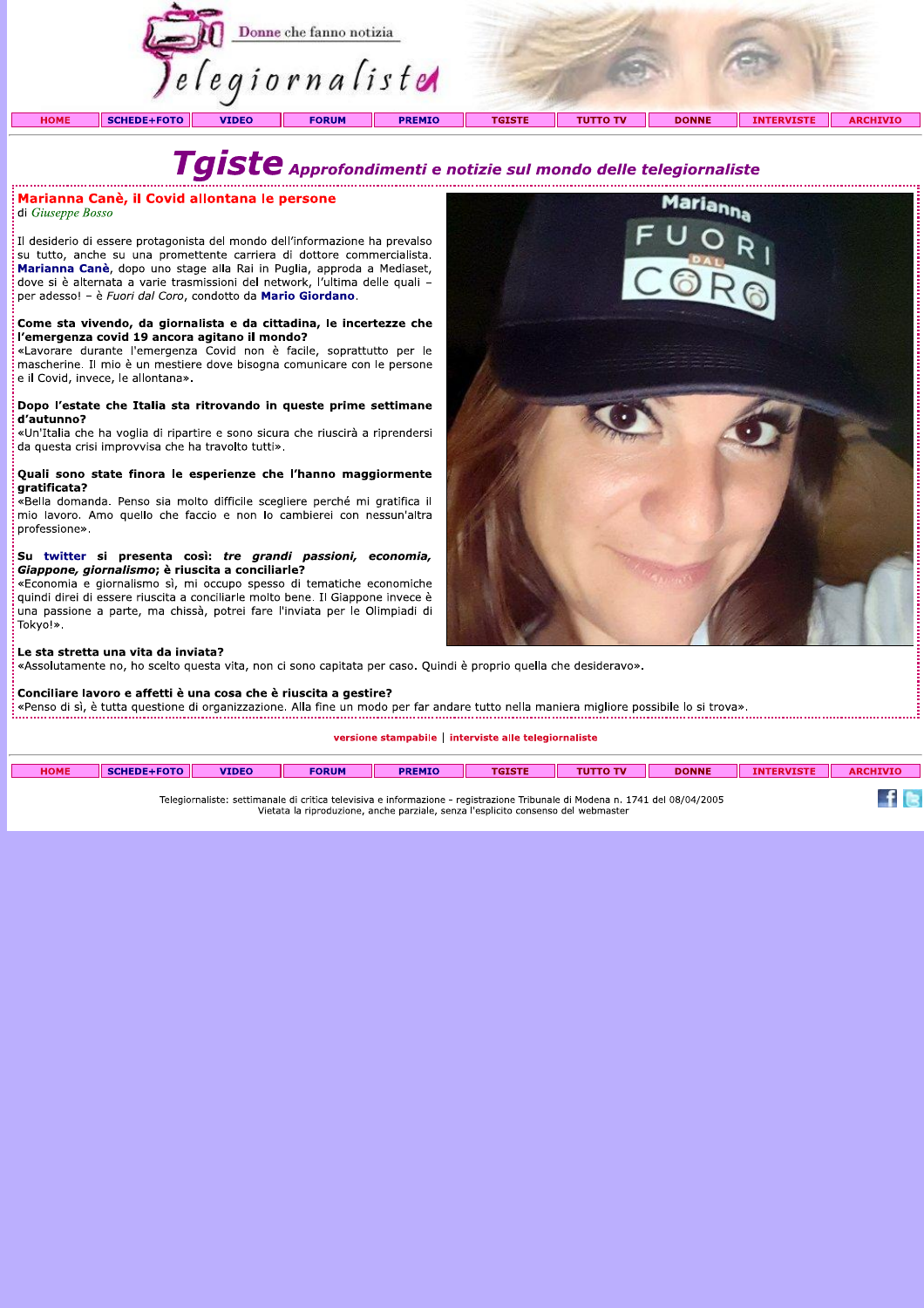

# Tutto TV Ieri, oggi e domani

### Claudia Adamo, la ricerca è il futuro

di Giuseppe Bosso

Abbiamo il piacere di intervistare nuovamente Claudia Adamo. meteorologa in forza a Rai Pubblica Utilità.

Bentrovata Claudia, partiamo da dove ci eravamo lasciati la prima volta: dicesti che prima o poi gli scienziati avrebbero dovuto intraprendere un percorso finalizzato a sviluppare il lato divulgativo in modo da suscitare interesse nella gente. A distanza di anni pensi siano stati fatti passi in avanti in questa direzione?

«Credo che gli scienziati italiani stiano facendo molti sforzi in questo senso, per loro volontà. La ricerca di un paese è il futuro del paese stesso, dovrebbe essere sostenuta e finanziata il più possibile, per poter avere tutti i supporti necessari».

#### Clima ed emergenza ambiente sono purtroppo temi più che mai all'ordine del giorno: da questo punto di vista il futuro è qualcosa che ti preoccupa?

«Le misure che stiamo adottando per contrastare il riscaldamento globale non sono ancora adeguate. La certezza che perderemo gran parte dei ghiacciai Alpini o che saremo sempre più vulnerabili agli eventi estremi preoccupa me e dovrebbe preoccupare tutti al punto di chiedere impegni da parte dei governi e di iniziare a cambiare i nostri comportamenti».



### Eppure nonostante appelli e solleciti, governi e istituzioni internazionali non sembrano molto attenti a queste problematiche, con il rischio che in futuro le nuove generazioni debbano pagare conti salatissimi: esagerazione o scenario realistico secondo te?

«Realistico. Scenari che dagli anni'80 gli scienziati prevedevano adesso sono realtà. Non c'è dubbio che così facendo - senza cambiare nulla - cambierà la vita sulla Terra per come la conosciamo adesso, dal punto di vista del territorio, delle biodiversità, del clima e quindi alla fine del nostro modo di vivere. Allora bisogna agire in modo deciso e responsabile perché la buona notizia è che sappiamo cosa fare!».

Quando ti incontrammo eri reduce da una esperienza americana che però, come ci raccontasti, alla fine aveva ceduto alla nostalgia per l'Italia e per i tuoi affetti: a distanza di anni è una scelta che rifaresti?

«Si! Sono contenta di aver vissuto quell'esperienza ma anche di essere tornata in Italia, dove ho avuto la fortuna di vivere sfide lavorative bellissime, come questa nuova avventura in Rai, a Rai Pubblica Utilità, che sto affrontando con molto impegno ed entusiasmo».

### Nel corso degli anni che tipo di attenzione hai riscontrato nel pubblico per gli argomenti di cui parli?

«Clima, meteo, ambiente sono argomenti che interessano molto, in questi ultimi anni l'attenzione è aumentata, anche perché gli eventi hanno assunto sempre più caratteristiche estreme. Le persone scrivono per sapere di più, per farmi domande. È aumentato nei singoli anche il senso di responsabilità».

### Che idea ti sei fatta del nostro sito, dove sei molto seguita?

«Grazie, un sito pieno di informazioni e molto curato, vi ringrazio per l'interesse che dimostrate verso di me!».

versione stampabile | interviste a personaggi | interviste a telegiornalisti

| <b>HOME</b>                                                                                                                  | SCHEDE+FOTO | <b>VIDEO</b> | <b>FORUM</b> | <b>PREMIO</b> | <b>TGISTE</b> | <b>TUTTO TV</b> | <b>DONNE</b> | <b>INTERVISTE</b> | <b>ARCHIVIO</b> |
|------------------------------------------------------------------------------------------------------------------------------|-------------|--------------|--------------|---------------|---------------|-----------------|--------------|-------------------|-----------------|
| Telegiornaliste: settimanale di critica televisiva e informazione - registrazione Tribunale di Modena n. 1741 del 08/04/2005 |             |              |              |               |               |                 |              |                   |                 |

Vietata la riproduzione, anche parziale, senza l'esplicito consenso del webmaster